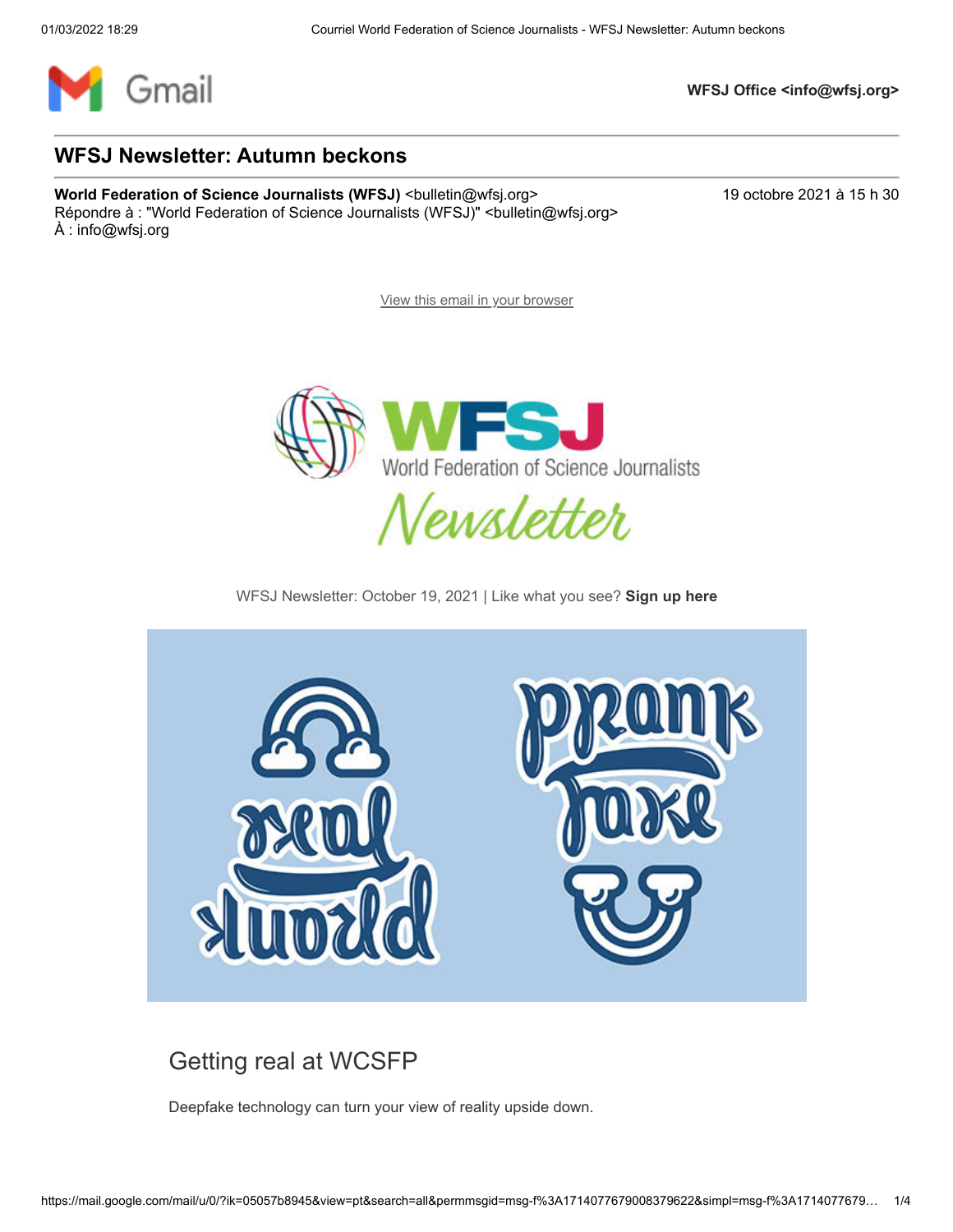

### [Wiley Science Talks](https://wfsj.us2.list-manage.com/track/click?u=a8d11a901ac032467f5aed649&id=2a6be4166d&e=5575ecfde9)

[What are the implications for engineering as scientific information](https://wfsj.us2.list-manage.com/track/click?u=a8d11a901ac032467f5aed649&id=6c24635f99&e=5575ecfde9) moves to open access platforms?





#### [Marking a milestone](https://wfsj.us2.list-manage.com/track/click?u=a8d11a901ac032467f5aed649&id=2a66fb5da0&e=5575ecfde9)

[An iconic international news service marks two decades with a deep dive into the lives of its](https://wfsj.us2.list-manage.com/track/click?u=a8d11a901ac032467f5aed649&id=d8c51f741b&e=5575ecfde9) correspondents.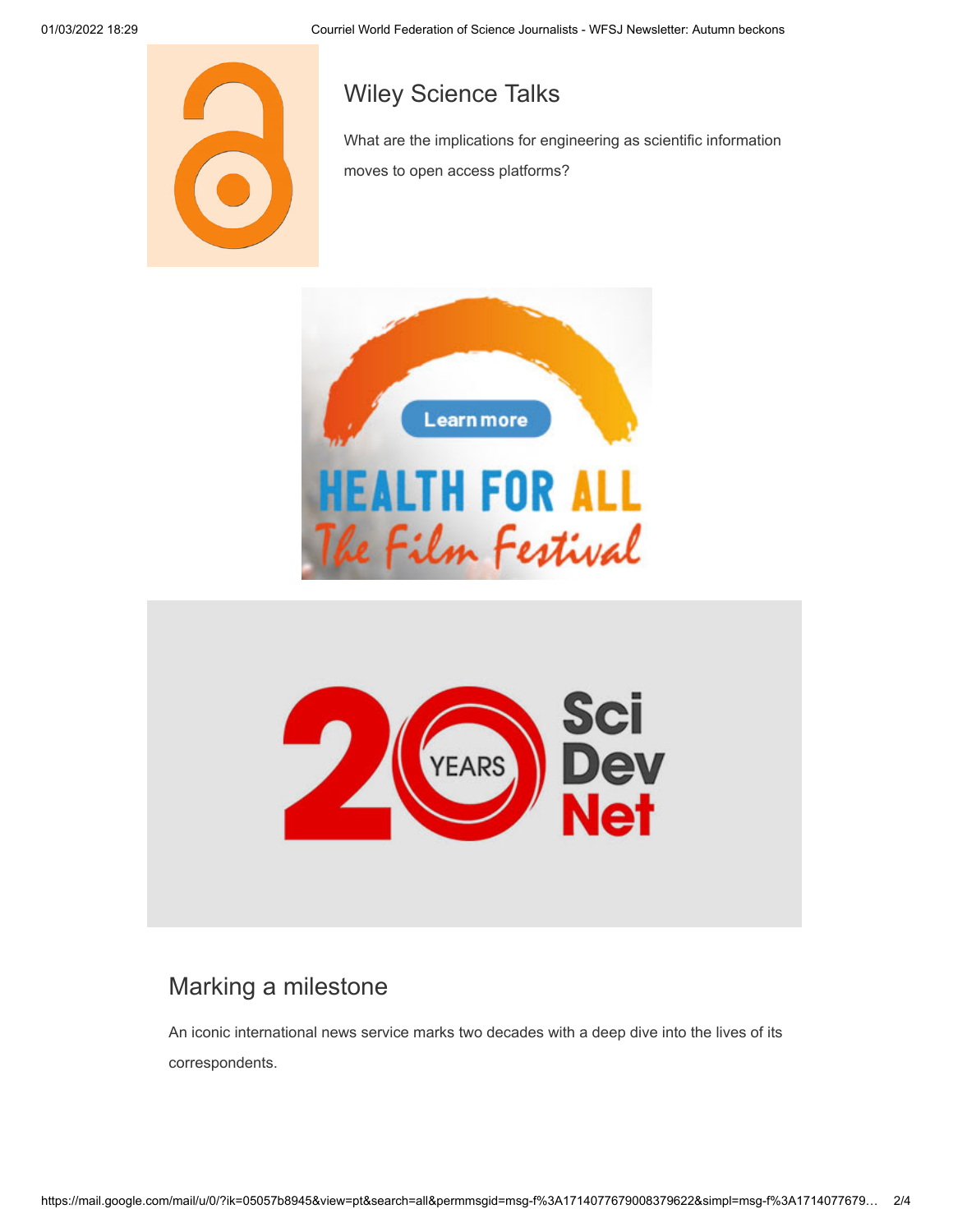01/03/2022 18:29 Courriel World Federation of Science Journalists - WFSJ Newsletter: Autumn beckons





# [Meet our Members:](https://wfsj.us2.list-manage.com/track/click?u=a8d11a901ac032467f5aed649&id=ac80324cac&e=5575ecfde9) Patrick Kahondwa

[A science journalist in the Democratic Republic of Congo, Patrick](https://wfsj.us2.list-manage.com/track/click?u=a8d11a901ac032467f5aed649&id=2e4ba7e2e3&e=5575ecfde9) regards science stores a way of broadcasting information not generally found on mainstream media.



## [Meet our Members:](https://wfsj.us2.list-manage.com/track/click?u=a8d11a901ac032467f5aed649&id=f9d46e9d9e&e=5575ecfde9)  Aimable Twahirwa

[A key part of Aimable's work as a science journalist in Rwanda is](https://wfsj.us2.list-manage.com/track/click?u=a8d11a901ac032467f5aed649&id=2dba361eb3&e=5575ecfde9) ensuring accuracy and accessibility, so that audiences get the right information and can understand it.